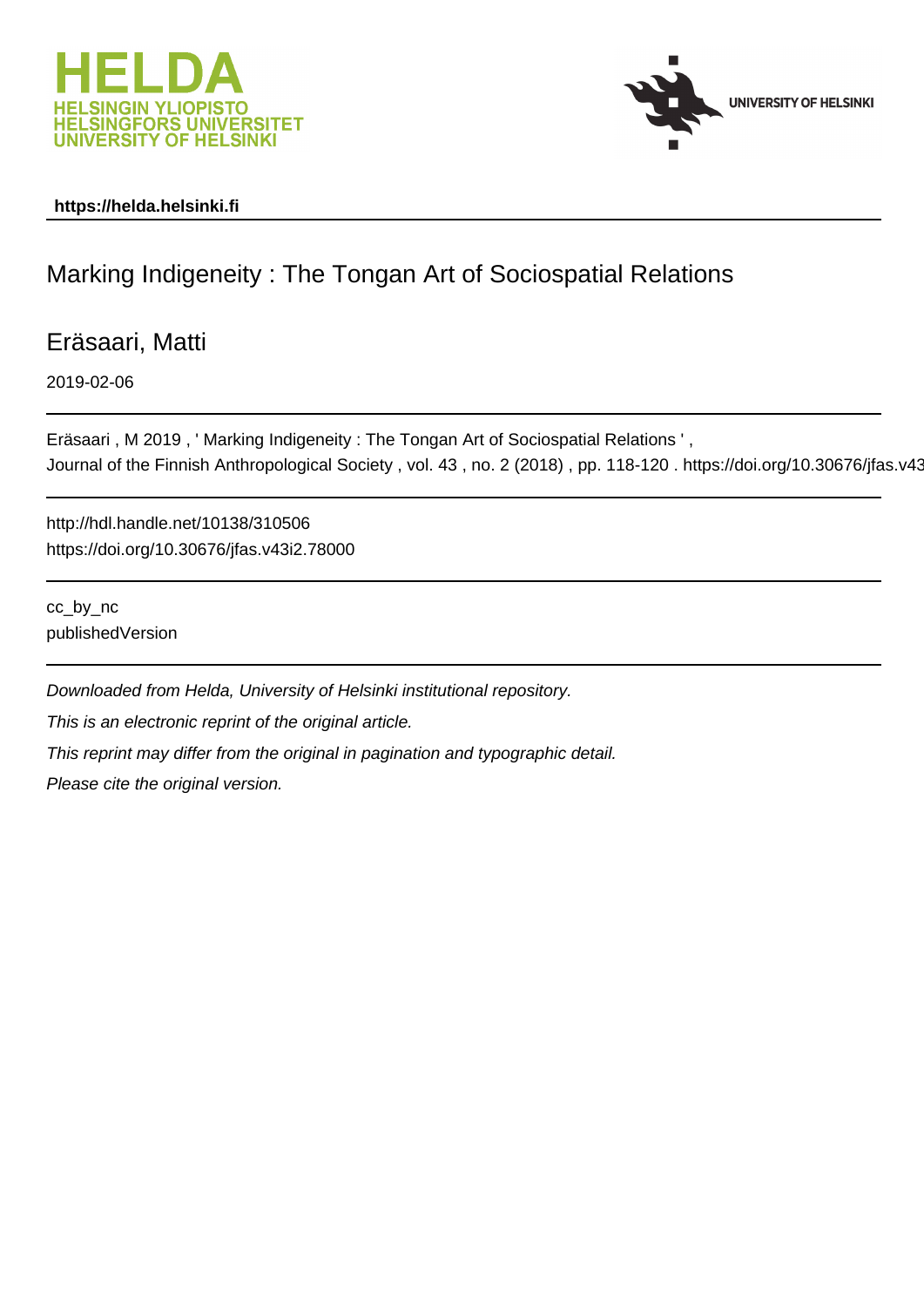## Book reviews

Tēvita O. Ka'ili: *Marking Indigeneity: The Tongan Art of Sociospatial Relations.* Tucson: University of Arizona Press. 2017. ISBN-13: 978-0-8165-3056-4 (cloth). 180 p.

**T** Fevita Ka'ili's *Marking Indigeneity* is an indigenous anthropological study of spatio-<br>temporality among the Tongan community indigenous anthropological study of spatiotemporality among the Tongan community in Hawaii. Theoretically the book draws from indigenous Tongan and more general Oceanic (Moanan) theory, with the author defining the aims of his research within the fields of indigenous studies or indigenous anthropology. The book does not engage with mainstream anthropological theory, but rather seeks to establish an indigenous anthropological study of Oceanic culture that would be based on indigenous theory, interests, and properly maintained social relations.

Ka'ili describes Hawaii Tongans as people who often juggle several jobs alongside their time-consuming traditional obligations, which for their part have multiplied rather than decreased as a consequence of migration. '[F]or Tongans, Maui is a place where worktime beats at an accelerated pace', he writes (p. 12). But rather than describing the community—providing the readers with an in-depth ethnographic account—Ka'ili's focus is on the abstract arrangements that he terms 'sociospatial relations': the way in which the Tongan traditions foreground a particular understanding of space and time.

Ka'ili draws upon the kinds of traditional or ceremonial activities which define and maintain the Tongan community in Hawaii: kava gatherings, prayer vigils, funeral feasts and so on. What these activities have in common is that they all take a lot of time. Kava gatherings are frequent and are expected to last from sunset

to sunrise. Funeral wakes and vigils likewise take whole nights; attending burials, fund raisers or graduations also frequently force one to take time off from work.

Ka'ili calls the strategies utilised for these ends 'slowing up time' and 'extending timespace'—modes of temporal agency reminiscent of Moroşanu and Ringel's idea of 'timetricking': 'the many different ways in which people individually and collectively attempt to modify, manage, bend, distort, speed up, slow down, or structure the times they are living in' (Moroşanu and Ringel 2016: 17). Ka'ili lists examples ranging from the Oceanic demigod Maui slowing down the sun and moon to more contemporary affairs such as calling in sick, continuing a wake at a private home once a funeral home closes, or ignoring the clock while drinking kava. Through this he manages to show how attentive the Tongan language and traditions are to temporal phenomena.

Yet Ka'ili is not talking about any simple act of 'making' or 'finding' more time amidst busy migrant lives. He argues that the objective of such spatiotemporal manipulation is to achieve *symmetry*: symmetry between the requirements of work and community, for instance, or between different social obligations. 'The extension of time-space is manifested', Ka'ili writes, 'in the *faikava* (kava-drinking gatherings) that last from sunset to sunrise, the long eating gatherings, the long conversations (*talanoa*), the all-night funeral wakes, and the early arrival and late departure from meetings and celebrations. These events are extended in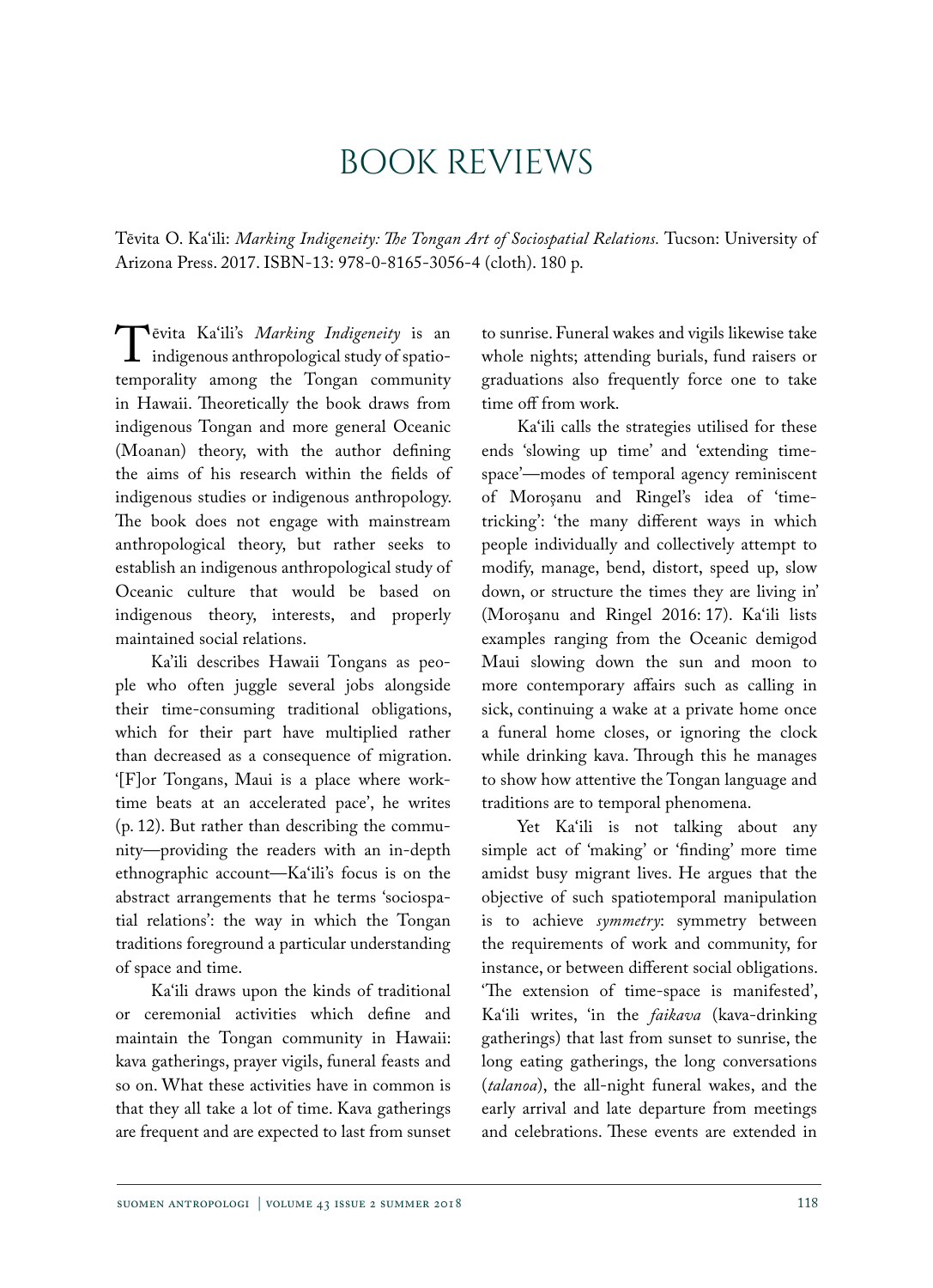order for Tongans to create enough time and space to participate in symmetrical (mutual) actions.' (P. 111)

'Symmetry', one of Ka'ili's key concepts, thus implies a kind of balance between actors or types of activities. In Ka'ili's usage, symmetry connotes a social aesthetic: 'beautiful' or 'harmonious' relations. If 'balance' (in received ideas like 'balanced reciprocity') evokes the image of measuring scales, Ka'ili exemplifies 'symmetry' with Tongan arts: fine mats, tattoos, bark cloth and the like. It is a pattern, a weave not unlike what Annelise Riles (1998) has described for Fiji. This patterned temporal ideology is made explicit in the Tongan-language concept *tā,* 'time', manifest in the rhythmic patterns formed of repeated beats (*tā*) or repeated images (*tā*) (p. 44). The *tā–vā* or time-space discussed by Ka'ili thus primarily concerns a kind of social rhythm, although this is inseparable from measurable clock time in the final analysis. For Hawaii Tongans, the arrangement of symmetrically patterned activities is also productive of *'taimi faka-Tonga',* Tongan time; a term employed in reference to a conceived lack of punctuality. Towards the end of the book we encounter Ka'ili himself reflecting on the worth of funeral participation in terms that are more reminiscent of economists like Becker (1965) than the indigenous theories on which Ka'ili relies. Writing about his own inability to contribute money for a funeral, he concludes: 'I could not afford to give \$40 (…) I decided that the best way to make up for my small donation was to donate time and labor to the funeral.' (P. 106)

Throughout the book Ka'ili takes care to underline the socio-spatial nature of the social obligations he and the other people discussed in his study are constantly faced with. He uses *va*—the indigenous term translated as space to signify both 'space' and 'social relations' in

a way reminiscent of Doreen Massey's work. Yet Ka'ili's conceptualisation is hard to grasp: *va* appears at once a dimension, a state, a relation, and 'a relational space between two time markers', besides which it can be described as 'pleasant' or 'unpleasant', 'good' or 'bad'.

This is where Ka'ili's book leaves me unsatisfied. Whilst the book prioritises the abstract notion of socio-spatial relations over 'thick' ethnographic data, it does not provide an in-depth theoretical analysis. There is an overview of the Tongan '*tā-vā* theory of reality' originally put forth by 'Ōkusitino Māhina, but the author reiterates Māhina's claims rather than outlining the argument on which they are based. Ka'ili's analysis predominantly combines insights gleaned from Tongan and cognate language idioms with a typological approach to the material: what types of events are funerals, vigils or kava gatherings; what kinds of patterns are created in weaving, printing or tattooing, and so forth. He describes his process as 'writing within Tongan metaphors', work that involves 'splitting everyday reality into strands', 'selecting strands of cultural reality', and 'weaving' them as one weaves a mat—'to produce a book' (p. 63). This seems like an apt description of the book, but far too often the strips are too narrow: the reader is in no position to verify the at times sweeping claims the author makes. Ka'ili's approach provides new insights, but too often leaves the author just treading water from one chapter to the next. This is evident in the chapter conclusions: Chapter 0ne—'the extension of cultural events creates beautiful sociospatial relations' (p. 22); Chapter Two—'the aim of [the indigenous Tongan art of mediating sociospatial conflicts] is to create and preserve harmonious and beautiful social spaces within all groups and sectors of society' (p. 33); Chapter Three—'the mutual performance of social obligations creates symmetry and gives rise to beautiful social